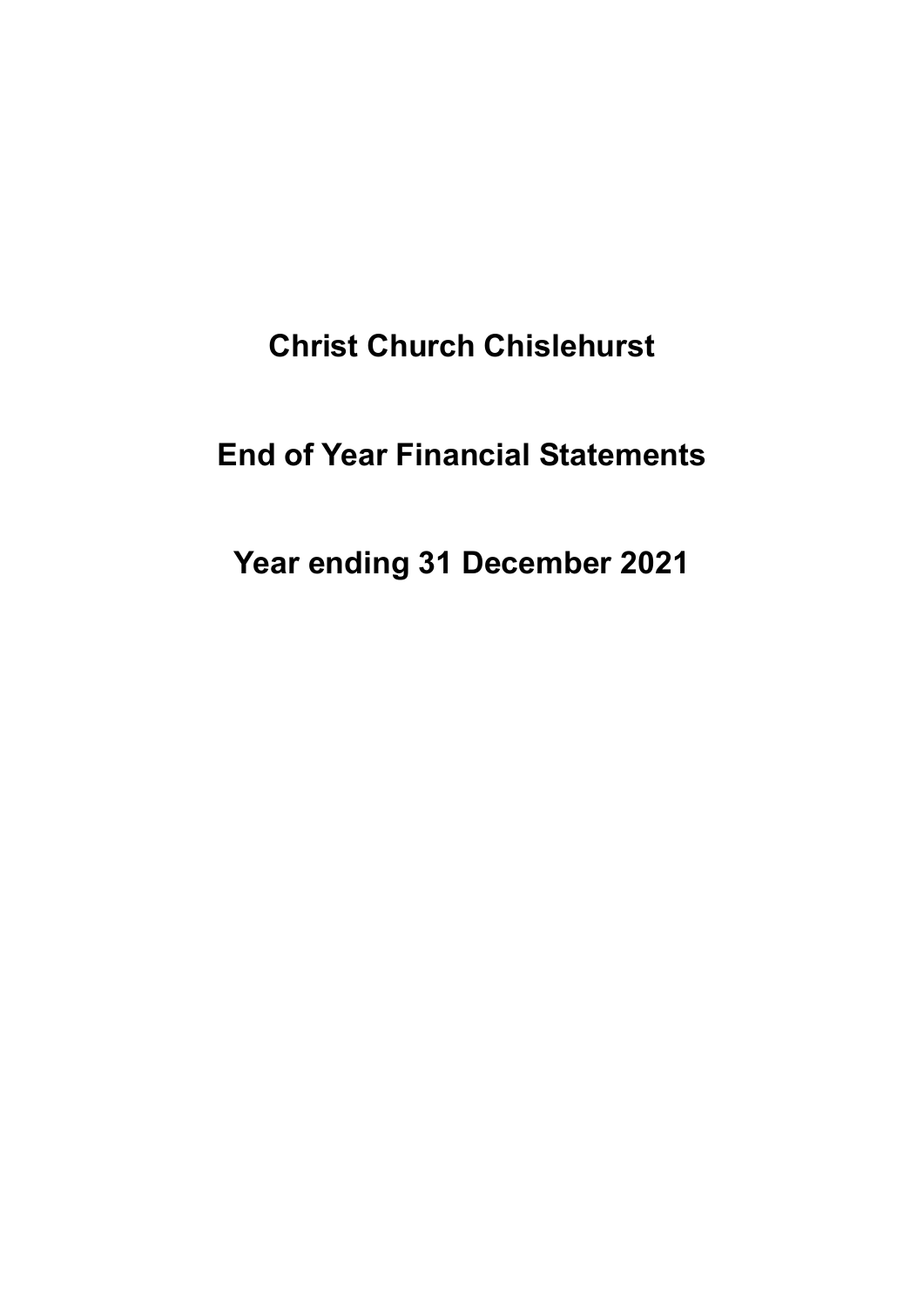#### **Christ Church, Chislehurst**

## **Statement of Financial Activities**

#### **For the period from 01 January 2021 to 31 December 2021**

|                                                      | <b>Unrestricted</b><br>funds | <b>Restricted</b><br>funds | <b>Endowment</b><br>funds | Total<br>funds | Prior year<br>total funds |
|------------------------------------------------------|------------------------------|----------------------------|---------------------------|----------------|---------------------------|
| <b>Incoming resources</b>                            |                              |                            |                           |                |                           |
| Incoming resources from generated funds              |                              |                            |                           |                |                           |
| Voluntary income                                     | 144,891                      | (271)                      |                           | 144,619        | 184,255                   |
| Activities for generating funds                      | 17,547                       |                            |                           | 17,547         | 11,555                    |
| Investment income                                    | 1,709                        |                            |                           | 1,709          | 19,244                    |
| Incoming resources from charitable activities        | 3,370                        |                            |                           | 3,370          | 6,197                     |
| Other incoming resources                             | 453,604                      |                            |                           | 453,604        |                           |
| <b>Total income</b>                                  | 621,122                      | (271)                      |                           | 620,850        | 221,252                   |
| <b>Resources used</b>                                |                              |                            |                           |                |                           |
| Cost of generating funds                             |                              |                            |                           |                |                           |
| Cost of generating voluntary income                  | 208                          |                            |                           | 208            | 596                       |
| Charitable activities                                | 166,596                      | (1,601)                    |                           | 164,995        | 225,276                   |
| Other resources used                                 | 2,400                        | 608                        |                           | 3,008          | 608                       |
| <b>Total expenditure</b>                             | 169,205                      | (992)                      |                           | 168,212        | 226,482                   |
| Net income / (expenditure) resources before transfer | 451,917                      | 720                        |                           | 452,638        | (5, 229)                  |
| <b>Transfers</b>                                     |                              |                            |                           |                |                           |
| Gross transfers between funds - in                   | 166,428                      |                            |                           | 166,428        | 22,978                    |
| Gross transfers between funds - out                  | (4, 434)                     |                            | (161, 994)                | (166, 428)     | (22, 978)                 |
| Other recognised gains / losses                      |                              |                            |                           |                |                           |
| Net movement in funds                                | 613,911                      | 720                        | (161, 994)                | 452,638        | (5, 229)                  |
| <b>Reconciliation of funds</b>                       |                              |                            |                           |                |                           |
| <b>Total funds brought forward</b>                   | 96,375                       | 13,449                     | 161,994                   | 271,819        | 277,048                   |
| <b>Total funds carried forward</b>                   | 710,286                      | 14,170                     |                           | 724,457        | 271,819                   |
| <b>Represented by</b>                                |                              |                            |                           |                |                           |
| Unrestricted                                         |                              |                            |                           |                |                           |
| General fund                                         | 698,637                      |                            |                           | 698,637        | 87,831                    |
| Designated                                           |                              |                            |                           |                |                           |
| Church Repair Fund                                   | 11,508                       |                            |                           | 11,508         | 8,191                     |
| Holiday at Home                                      | 110                          |                            |                           | 110            |                           |
| <b>MRIJO Fund</b>                                    | 30                           |                            |                           | 30             | 352                       |
| Restricted                                           |                              |                            |                           |                |                           |
| Children's Fund                                      |                              | 3,008                      |                           | 3,008          | 2,869                     |
| <b>Community Lunch</b>                               |                              | 110                        |                           | 110            |                           |
| Families Children Youth (FCY) Fund                   |                              | 2,260                      |                           | 2,260          | 3,678                     |
| JRuthven Flowers                                     |                              | 450                        |                           | 450            |                           |
| Roof Repair Fund                                     |                              | 8,341                      |                           | 8,341          | 6,901                     |
| Endowment                                            |                              |                            |                           |                |                           |
| 56 Walden Road                                       |                              |                            |                           |                | 161,994                   |
| <b>Total funds carried forward</b>                   | 710,286                      | 14,170                     |                           | 724,457        | 271,819                   |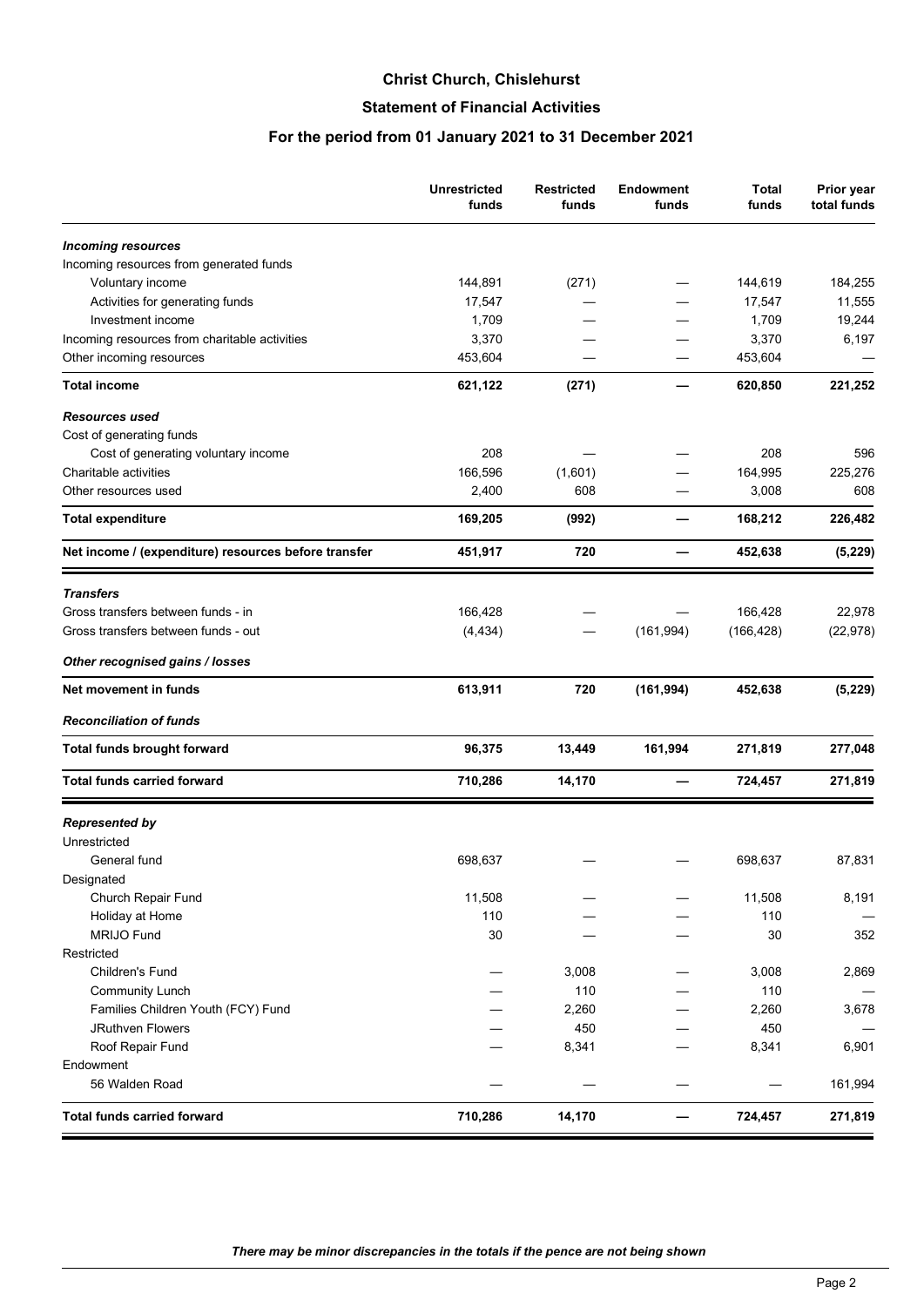#### **Christ Church, Chislehurst Analysis of income and expenditure Selected period: 01 January 2021 to 31 December 2021**

|                                                                |                     |            |                   |                  | <b>Total</b> |           |  |
|----------------------------------------------------------------|---------------------|------------|-------------------|------------------|--------------|-----------|--|
|                                                                | <b>Unrestricted</b> | Designated | <b>Restricted</b> | <b>Endowment</b> | This year    | Last year |  |
| <b>Incoming resources</b>                                      |                     |            |                   |                  |              |           |  |
| Incoming resources from generated funds                        |                     |            |                   |                  |              |           |  |
| 0101 - Gift Aid - Bank                                         | 92,554              |            |                   |                  | 92,554       | 97,800    |  |
| 0110 - Gift Aid - Envelopes                                    |                     |            |                   |                  |              | 3,180     |  |
| 0210 - CAF/Stewardship giving                                  | 650                 |            |                   |                  | 650          | 300       |  |
| 0301 - Loose plate collections                                 | 3,339               |            |                   |                  | 3,339        | 2,429     |  |
| 0501 - One-off Gift Aid gifts                                  | 17,209              |            | 1,110             |                  | 18,319       | 39,301    |  |
| 0503 - one-off donations (non Gift Aid)                        | 3,593               |            |                   |                  | 3,593        | 6,109     |  |
| 0550 - Donations appeals etc                                   |                     | 30         |                   |                  | 30           | 30        |  |
| 0601 - Tax recoverable on Gift Aid                             | 26,614              |            | (1,881)           |                  | 24,732       | 32,594    |  |
| 0701 - Legacies                                                |                     |            | 500               |                  | 500          | 1,463     |  |
| 0801 - Grants                                                  | 457                 |            |                   |                  | 457          |           |  |
| 0901 - Other funds generated                                   | 333                 | 110        |                   |                  | 443          | 1,045     |  |
| 0910 - Fund raising events                                     | 351                 |            |                   |                  | 351          |           |  |
| 1240 - CCCC lettings - non-church                              | 17,195              |            |                   |                  | 17,195       | 11,555    |  |
| 1001 - Dividends                                               | 12                  |            |                   |                  | 12           |           |  |
| 1020 - Bank and building society<br>interest                   | 79                  | 16         |                   |                  | 96           | 44        |  |
| 1030 - Rent from lands or buildings                            | 1,600               |            |                   |                  | 1,600        | 19,200    |  |
| <b>Incoming resources from</b><br>generated funds Totals       | 163,990             | 156        | (271)             |                  | 163,875      | 215,055   |  |
| Incoming resources from charitable activities                  |                     |            |                   |                  |              |           |  |
| 1101 - Fees for weddings                                       | 554                 |            |                   |                  | 554          | 970       |  |
| 1105 - Fees for funerals                                       | 2,956               |            |                   |                  | 2,956        | 2,716     |  |
| 1106 - DBF Fees                                                | (1,499)             | (378)      |                   |                  | (1, 877)     |           |  |
| 1120 - U11, donations                                          | 1,144               |            |                   |                  | 1,144        | 357       |  |
| 1130 - U11 fees for activities                                 | 439                 |            |                   |                  | 439          | 1,765     |  |
| 1210 - Bookstall sales                                         | 152                 |            |                   |                  | 152          | 137       |  |
| 1230 - CCCC lettings - church related                          |                     |            |                   |                  |              | 250       |  |
| <b>Incoming resources from</b><br>charitable activities Totals | 3,748               | (378)      |                   |                  | 3,370        | 6,197     |  |
| <b>Other incoming resources</b>                                |                     |            |                   |                  |              |           |  |
| 1320 - Surplus - sales of fixed assets                         | 453,604             |            |                   |                  | 453,604      |           |  |
| <b>Other incoming resources Totals</b>                         | 453,604             |            |                   |                  | 453,604      |           |  |
| <b>Incoming resources Grand</b><br>totals                      | 621,343             | (221)      | (271)             |                  | 620,850      | 221,252   |  |
| <b>Resources used</b>                                          |                     |            |                   |                  |              |           |  |
| <b>Cost of generating funds</b>                                |                     |            |                   |                  |              |           |  |
| 1610 - Advertising costs                                       |                     |            |                   |                  |              | 309       |  |
| 1710 - Bank Charges                                            | 208                 |            |                   |                  | 208          | 287       |  |
| <b>Cost of generating funds Totals</b>                         | 208                 |            |                   |                  | 208          | 596       |  |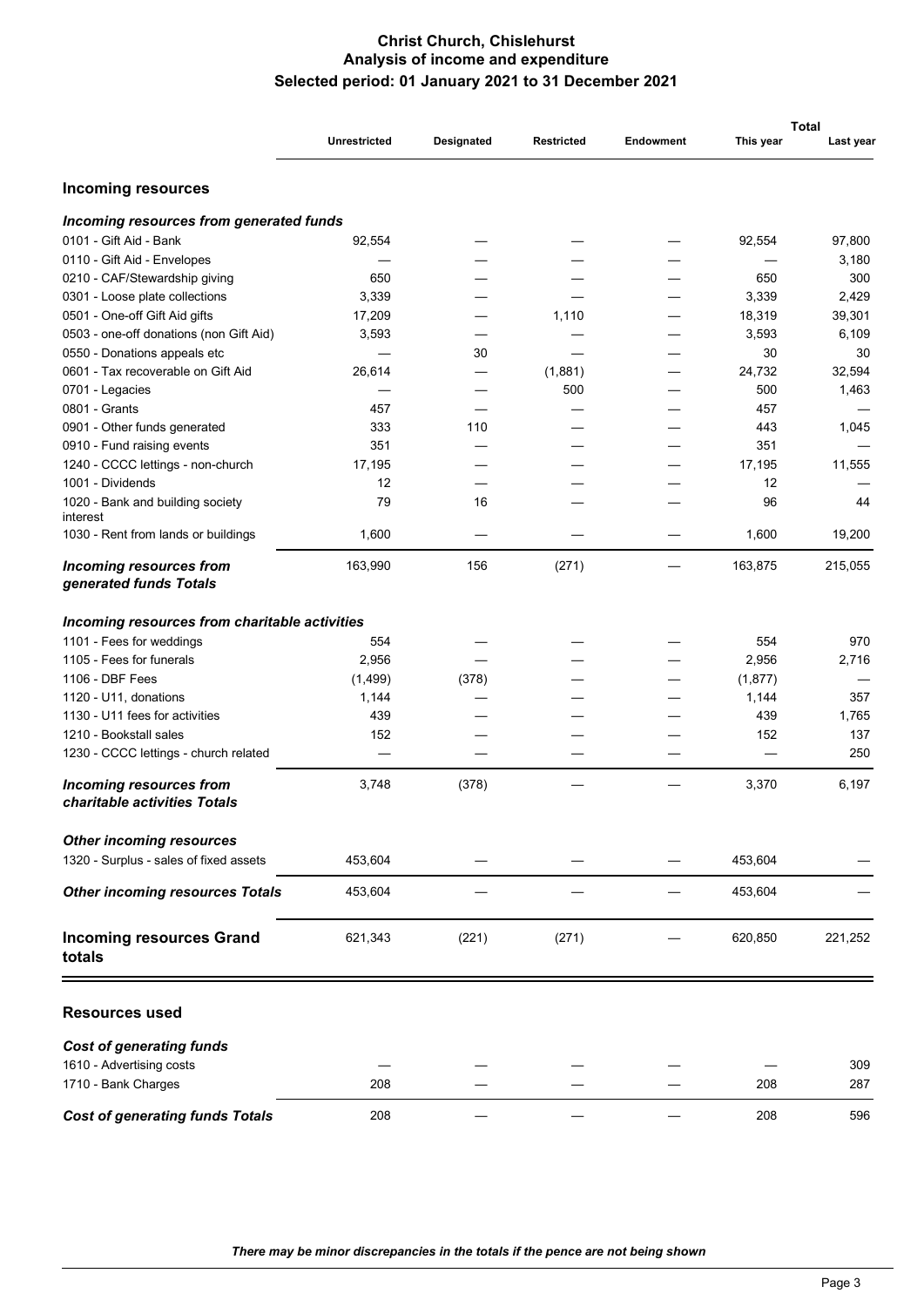|                                                     | <b>Unrestricted</b> | Designated | <b>Restricted</b> | <b>Endowment</b> | This year | Total<br>Last year |
|-----------------------------------------------------|---------------------|------------|-------------------|------------------|-----------|--------------------|
|                                                     |                     |            |                   |                  |           |                    |
| <b>Charitable activities</b>                        |                     |            |                   |                  |           |                    |
| 1810 - Ministry parish share etc                    | 65,529              |            |                   |                  | 65,529    | 73,724             |
| 1820 - Giving to missionary societies               | 22,589              | 352        |                   |                  | 22,941    | 2,720              |
| 1830 - Giving - relief and development<br>agencies  | 2,770               |            |                   |                  | 2,770     |                    |
| 1850 - Subscriptions                                | 2,320               |            |                   |                  | 2,320     | 1,447              |
| 1870 - Secular charities                            | 1,000               |            |                   |                  | 1,000     |                    |
| 1890 - Gifts of Encouragement                       | 30                  |            |                   |                  | 30        |                    |
| 1901 - Vicar's Stipend                              | 45                  |            |                   |                  | 45        |                    |
| 1903 - Working expenses of incumbent                | 66                  |            |                   |                  | 66        | 126                |
| 1905 - Vicarage expenses                            | 4,116               |            |                   |                  | 4,116     | 3,800              |
| 1907 - Vicarage repairs/maintenance                 | 1,238               |            |                   |                  | 1,238     | 109                |
| 1915 - 56 Walden Rd. expenses                       | 459                 |            |                   |                  | 459       | 4,946              |
| 1917 - 56 Walden Rd.                                |                     |            |                   |                  |           | 2,028              |
| repair/maintenance                                  |                     |            |                   |                  |           |                    |
| 1931 - Families Ministry Employment<br>costs        |                     |            |                   |                  |           | 7,223              |
| 1933 - Families Ministry Working                    |                     |            |                   |                  |           | 28                 |
| expenses<br>1935 - Families Ministry other expenses |                     |            |                   |                  |           | (155)              |
| 1941 - Administrator Employment costs               | 8,401               |            |                   |                  | 8,401     | 7,786              |
| 1961 - Other Staff Employment costs                 | 15,201              |            |                   |                  | 15,201    | 38,752             |
| 1963 - Other Staff Expenses                         | 539                 |            |                   |                  | 539       |                    |
| 2120 - U11 (free activities)                        | 695                 |            |                   |                  | 695       | 250                |
| 2130 - U11 (charged for activities)                 | 237                 |            |                   |                  | 237       | 1,102              |
| 2201 - Parish training                              | 201                 |            |                   |                  | 201       |                    |
| 2203 - Prayer Ministry                              | 60                  |            |                   |                  | 60        | 208                |
| 2205 - Local outreach work                          | 150                 |            | 860               |                  | 1,010     |                    |
| 2208 - Worship Ministry                             | 358                 |            |                   |                  | 358       |                    |
| 2210 - General Ministry Expenses                    | 381                 |            |                   |                  | 381       | 417                |
| 2220 - Catering expenses                            | 144                 |            |                   |                  | 144       | 332                |
| 2303 - Church office - Stationery                   | 19                  |            |                   |                  | 19        | 260                |
| 2305 - Church office - computers                    |                     |            |                   |                  |           | 30                 |
| 2307 - Church office - copying/printing             | 399                 |            |                   |                  | 399       | 201                |
| 2310 - Church office - telephone                    | 1,607               |            |                   |                  | 1,607     | 1,641              |
| 2312 - Church Office - other expenses               | 1,242               |            |                   |                  | 1,242     | 1,291              |
| 2350 - Upkeep of churchyard                         | 324                 |            |                   |                  | 324       | 6,038              |
| 2405 - Church - insurance                           | 6,864               |            |                   |                  | 6,864     | 6,827              |
| 2410 - Church running - gas                         | 454                 |            |                   |                  | 454       | 487                |
| 2415 - Church running - electric                    | 914                 |            |                   |                  | 914       | 1,440              |
| 2430 - Church maintenance                           | 1,236               |            |                   |                  | 1,236     | 7,123              |
| 2435 - Church Cleaning                              | 680                 |            |                   |                  | 680       | 1,324              |
| 2440 - Church service expenses                      | 158                 |            | 50                |                  | 208       | 100                |
| 2450 - Organ / piano tuning                         | 406                 |            |                   |                  | 406       | 186                |
| 2503 - Bookstall costs                              | 197                 |            |                   |                  | 197       | 136                |
| 2530 - CCCC - electricity                           | 8,050               |            |                   |                  | 8,050     | 3,977              |
| 2540 - CCCC - gas                                   | 1,844               |            |                   |                  | 1,844     | 2,090              |
| 2560 - CCCC - maintenance                           | 5,746               |            |                   |                  | 5,746     | 9,957              |
| 2570 - CCCC - water                                 | 560                 |            |                   |                  | 560       | 389                |
| 2580 - CCCC - Cleaning                              | 3,486               |            |                   |                  | 3,486     | 7,010              |
| 2590 - CCCC - other expenses                        | 157                 |            |                   |                  | 157       | 227                |
| 2801 - CCCC major repairs - structure               |                     |            | (2, 512)          |                  | (2, 512)  | 25,300             |
| 2840 - Flat expenses                                | 3,606               |            |                   |                  | 3,606     | 3,392              |
| 2850 - Flat maintenance                             | 1,753               |            |                   |                  | 1,753     | 988                |
| <b>Charitable activities Totals</b>                 | 166,244             | 352        | (1,601)           |                  | 164,995   | 225,276            |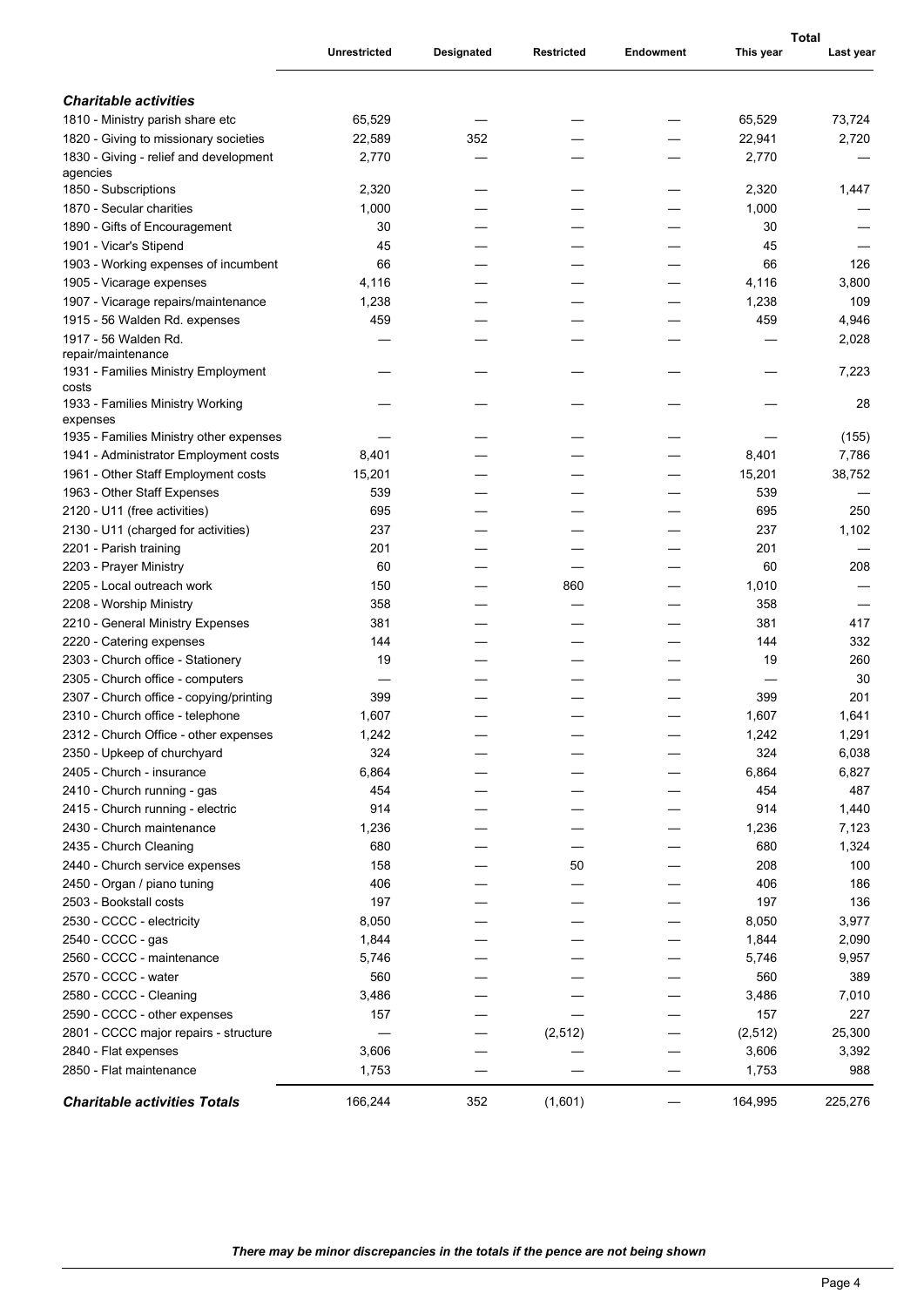|                                    |                     |            |                   |           |           | <b>Total</b> |
|------------------------------------|---------------------|------------|-------------------|-----------|-----------|--------------|
|                                    | <b>Unrestricted</b> | Designated | <b>Restricted</b> | Endowment | This year | Last year    |
| <b>Other resources used</b>        |                     |            |                   |           |           |              |
| 2315 - Legal fees                  | 2,400               |            |                   |           | 2,400     |              |
| 2910 - Depreciation                |                     |            | 608               |           | 608       | 608          |
| <b>Other resources used Totals</b> | 2,400               |            | 608               |           | 3,008     | 608          |
| <b>Resources used Grand totals</b> | 168,853             | 352        | (992)             |           | 168,212   | 226,482      |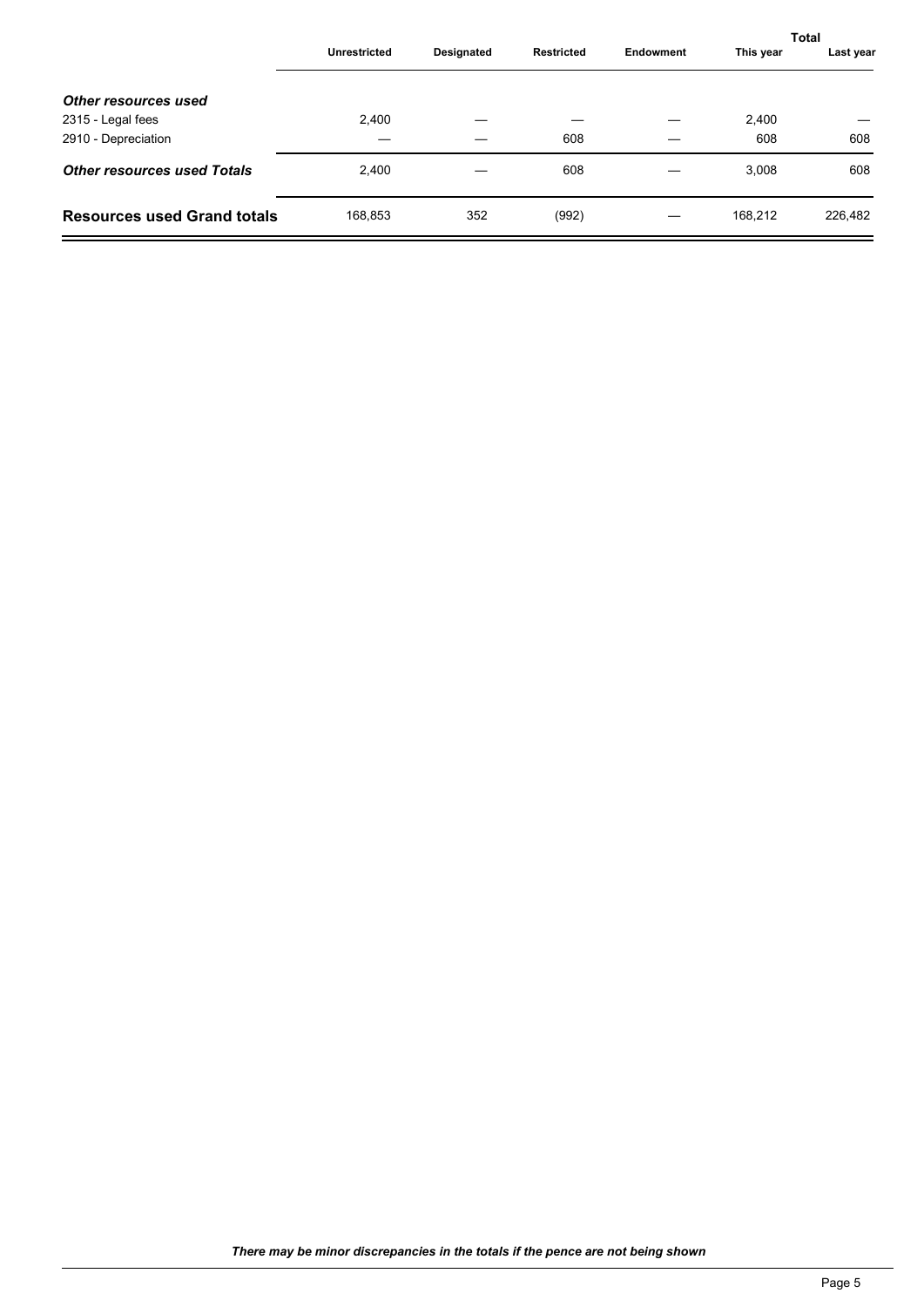#### **Christ Church, Chislehurst**

# **Balance sheet (Summary) As at: 31 December 2021**

|                                                 | As at 31/12/2021 | As at 31/12/2020 |
|-------------------------------------------------|------------------|------------------|
|                                                 | £                | £                |
| <b>Fixed assets</b>                             |                  |                  |
| Tangible assets                                 | 1,825            | 164,427          |
|                                                 | 1,825            | 164,427          |
| <b>Current assets</b>                           |                  |                  |
| Debtors                                         | 27,858           | 28,611           |
| Cash at bank and in hand                        | 718,882          | 85,962           |
|                                                 | 746,741          | 114,573          |
| <b>Liabilities</b>                              |                  |                  |
| Creditors: Amounts falling due in one year      | 24,109           | 7,182            |
| Net current assets less current liabilities     | 722,631          | 107,391          |
| <b>Total assets less current liabilities</b>    | 724,457          | 271,819          |
| <b>Total net assets less liabilities</b>        | 724,457          | 271,819          |
| <b>Represented by</b>                           |                  |                  |
| <b>Unrestricted</b>                             |                  |                  |
| Unrestricted - General fund                     | 698,637          | 87,831           |
| Designated                                      |                  |                  |
| Designated - Holiday at Home                    | 110              |                  |
| Designated - MRIJO Fund                         | 30               | 352              |
| Designated - Church Repair Fund                 | 11,508           | 8,191            |
| <b>Restricted</b>                               |                  |                  |
| Restricted - Children's Fund                    | 3,008            | 2,869            |
| Restricted - Community Lunch                    | 110              |                  |
| Restricted - Families Children Youth (FCY) Fund | 2,260            | 3,678            |
| Restricted - JRuthven Flowers                   | 450              |                  |
| Restricted - Roof Repair Fund                   | 8,341            | 6,901            |
| <b>Endowment</b>                                |                  |                  |
| Endowment - 56 Walden Road                      |                  | 161,994          |
| <b>Funds of the church</b>                      | 724,457          | 271,819          |
|                                                 |                  |                  |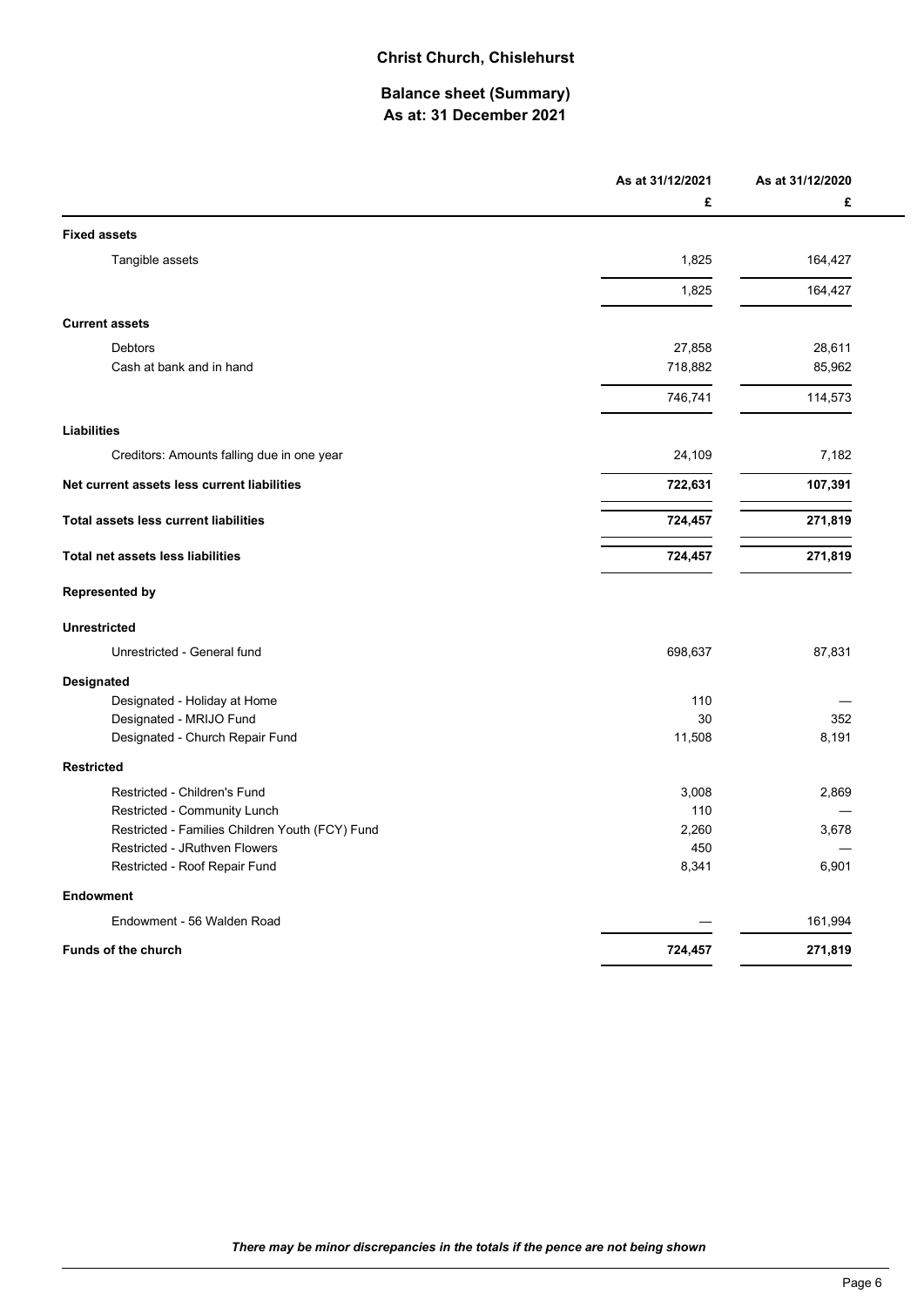Notes to the Financial Statements

# **1. Accounting Policies**

The financial statements have been prepared in accordance with the Church Accounting Regulations 2006, the Statement of Recommended Practice (SORP), "Accounting and Reporting by Charities" published in March 2005 (revised May 2008) and applicable accounting standards.

The financial statements have been prepared under the historical cost convention except for the valuation of investment assets, which are shown at market value. The financial statements include all transactions, assets and liabilities for which the PCC is responsible in law. They do not include the accounts of church groups that owe their main affiliation to another body, nor those that are informal gatherings of church members.

## **Funds**

*Endowment funds* are funds, the capital of which must be maintained; only income arising from investment of the endowment may be used either as restricted or unrestricted funds depending upon the purpose for which the endowment was established.

*Restricted funds* represent income from trusts or endowments which may be expended only on those restricted objects provided in the terms of the trust or bequest, and donations or grants received for specific object or invited by the PCC for a specific object. The funds may only be expended on the specific object for which they were given. Any balance remaining unspent at the end of each year must be carried forward as a balance on that fund.

*Unrestricted funds* are general funds which can be used for PCC ordinary purposes. Some funds may be designated for a particular purpose but may also be used for ordinary purposes if necessary. These funds are also designated as unrestricted.

## **Incoming resources**

Planned giving, collections and donations are recognized when received. Tax refunds are recognized when the incoming resource to which they relate is received. Dividends are accounted for when receivable, and interest is accrued. All other income is recognized when it is receivable. All incoming resources are accounted for gross.

## **Resources used**

Grants and donations are accounted for when paid over, or when awarded, if that award creates a binding or constructive obligation on the PCC. The diocesan parish share is accounted for when due. All other expenditure is generally recognized when it is incurred and is accounted for gross.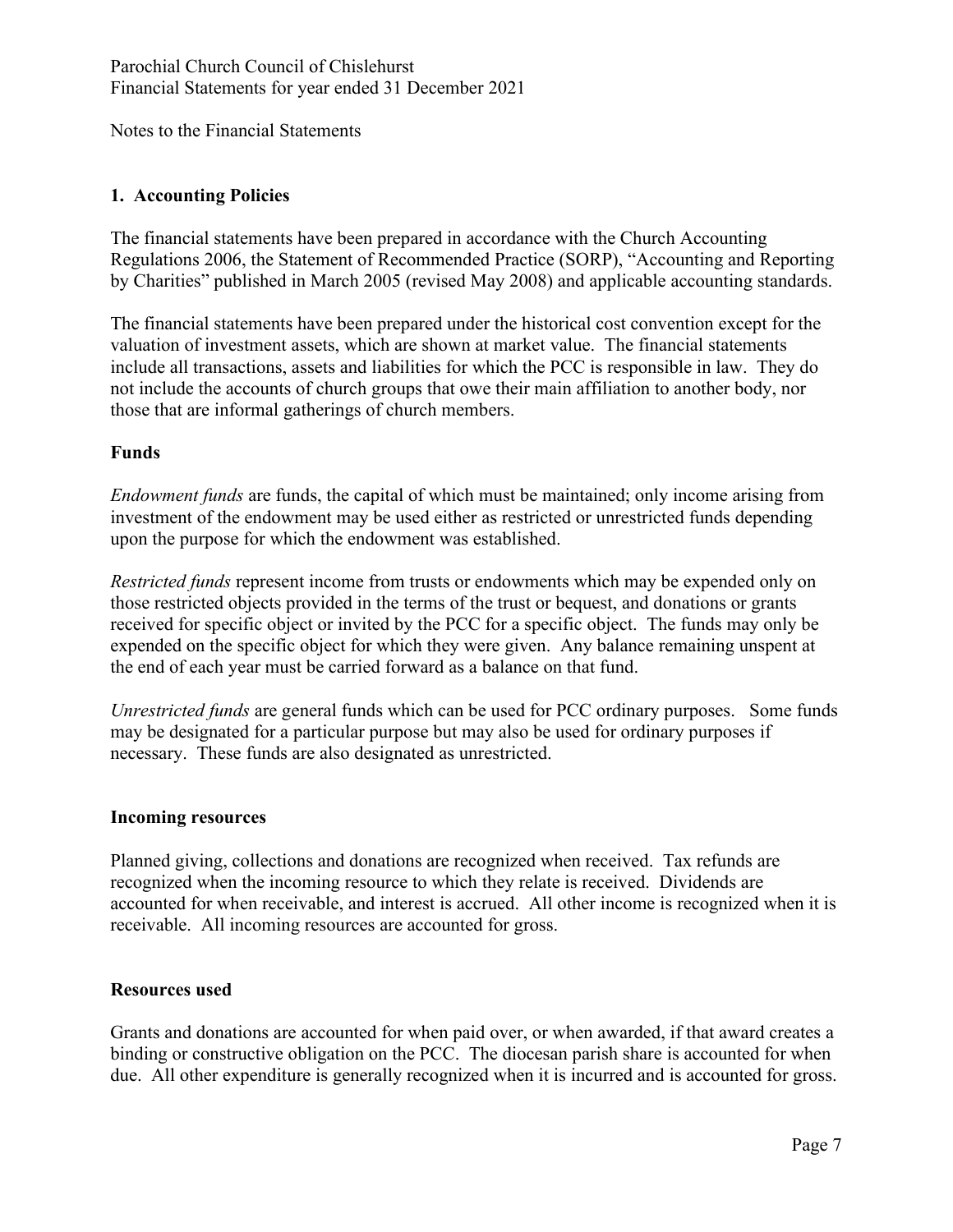Notes to the Financial Statements

## **Fixed assets**

Consecrated and beneficed property is not included in the accounts in accordance with s.96(2)(a) of the Charities Act 1993.

No value is placed on movable church furnishings held by the church wardens on special trust for the PCC and which require a faculty for disposal as these are regarded as inalienable property. All expenditure on consecrated and beneficed buildings and movable church furnishings, whether for maintenance or improvement, is written off as expenditure.

Other fixtures, fittings and office equipment used within the church premises are depreciated on a straight-line basis over five years with a full annual charge taken in the year of acquisition. Individual items of equipment with a purchase price of  $\pounds1,000$  or less are written off in the year of acquisition.

No depreciation is provided on freehold property as the currently estimated residual value of the property is not less than its carrying value and the remaining useful life of this asset currently exceeds 50 years.

# **2. Staff Costs and Payments to PCC members**

|                            | Vicar | Other staff | <b>Total 2021</b> | <i>Vicar</i> | Other staff | Total 2020 |
|----------------------------|-------|-------------|-------------------|--------------|-------------|------------|
| <b>Employment costs</b>    | 46    | 23,603      | 23,649            |              | 53.756      | 53.756     |
| <b>Accommodation costs</b> | 5,355 | 5,359       | 10.714            | 3.910        | 4,381       | 8.291      |
| Working exp                | 66    | 539         | 605               | 126          | (127)       |            |
| TOTAL                      | 5,467 | 29,501      | 34,968            | 4,036        | 58,010      | 62,046     |

The Vicar's employment costs are paid by the Diocese of Rochester, funded through the PCC's Parish Share contribution to the Diocese.

Most support costs are incurred solely for the work of the church and have therefore been allocated to activities directly relating to the work of the church.

*Additional payments to PCC members*:

During 2021 there were no additional payments to PCC Members.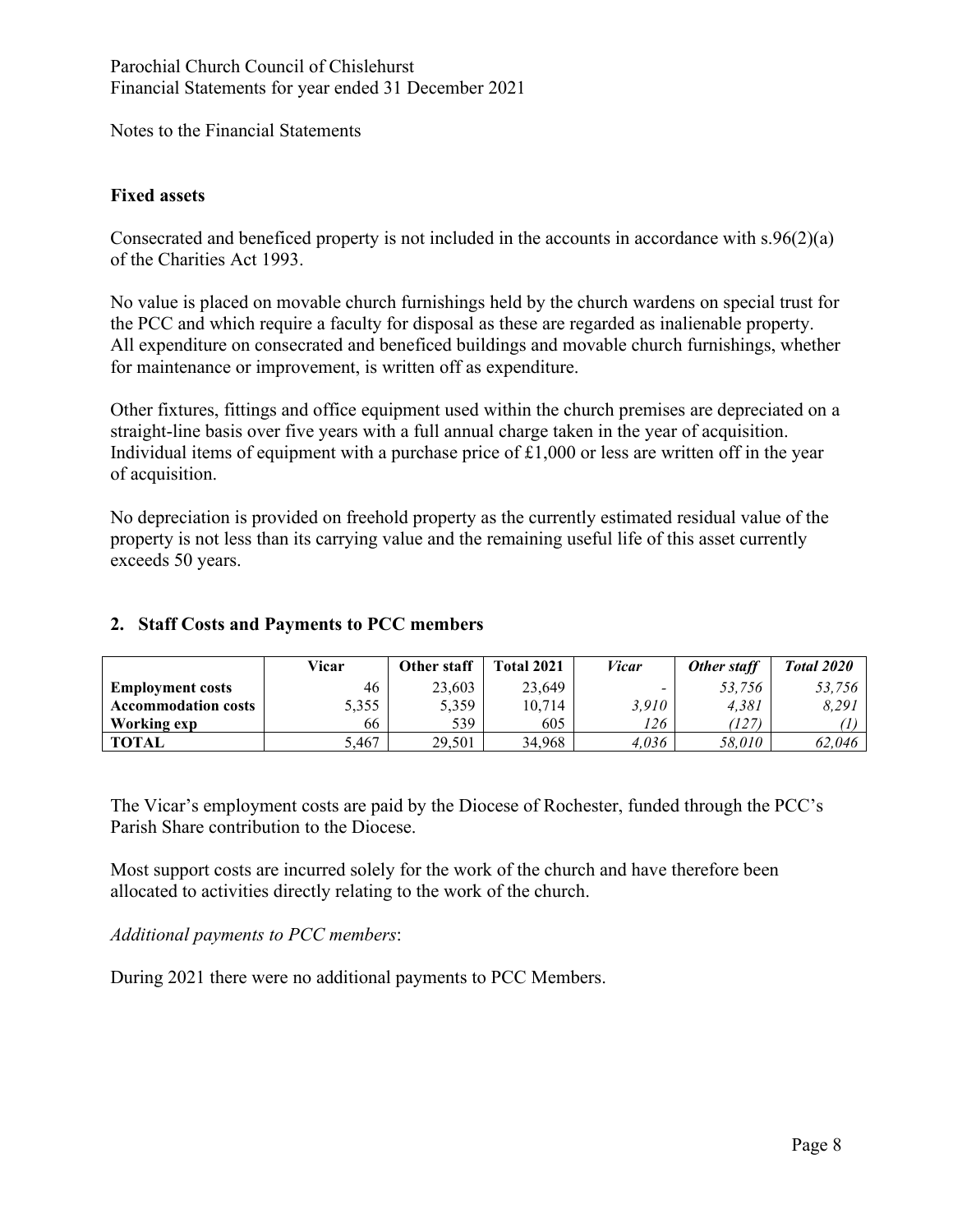Notes to the Financial Statements

### **3. Fixed Assets**

| <b>Gross Book Value</b> | At 1 January 2021         | 241,634    |
|-------------------------|---------------------------|------------|
|                         | Additions                 |            |
|                         | Disposals                 | (238, 592) |
|                         | At 31 December 2021       | 3,042      |
| Depreciation            | At 1 January 2021         | 77,207     |
|                         | Charge for the year       | 608        |
|                         | Depreciation on disposals | (76, 598)  |
|                         | At 31 December 2021       | 1,217      |
| <b>Net Book Value</b>   | At 31 December 2021       | 1,825      |
|                         | At 1 January 2021         | 164,427    |

Fixed Assets at 1 January 2020 comprised freehold property at 56 Walden Road, at its value at 31 December 2001 and cost of extension and conservatory (partial cost) added in 2007, less historic depreciation of £76,598. The property was sold in March 2021.

Other Fixed Assets represent a CCTV security system (£3,042) which is depreciated by £608 per year over five years.

#### **4. Debtors**

.

|                      | 2020   | 2020                     |
|----------------------|--------|--------------------------|
| Gift Aid recoverable | 26,278 | 28.611                   |
| Prepaid expenditure  | 1.580  | $\overline{\phantom{a}}$ |
| Total                | 27,858 | 28,611                   |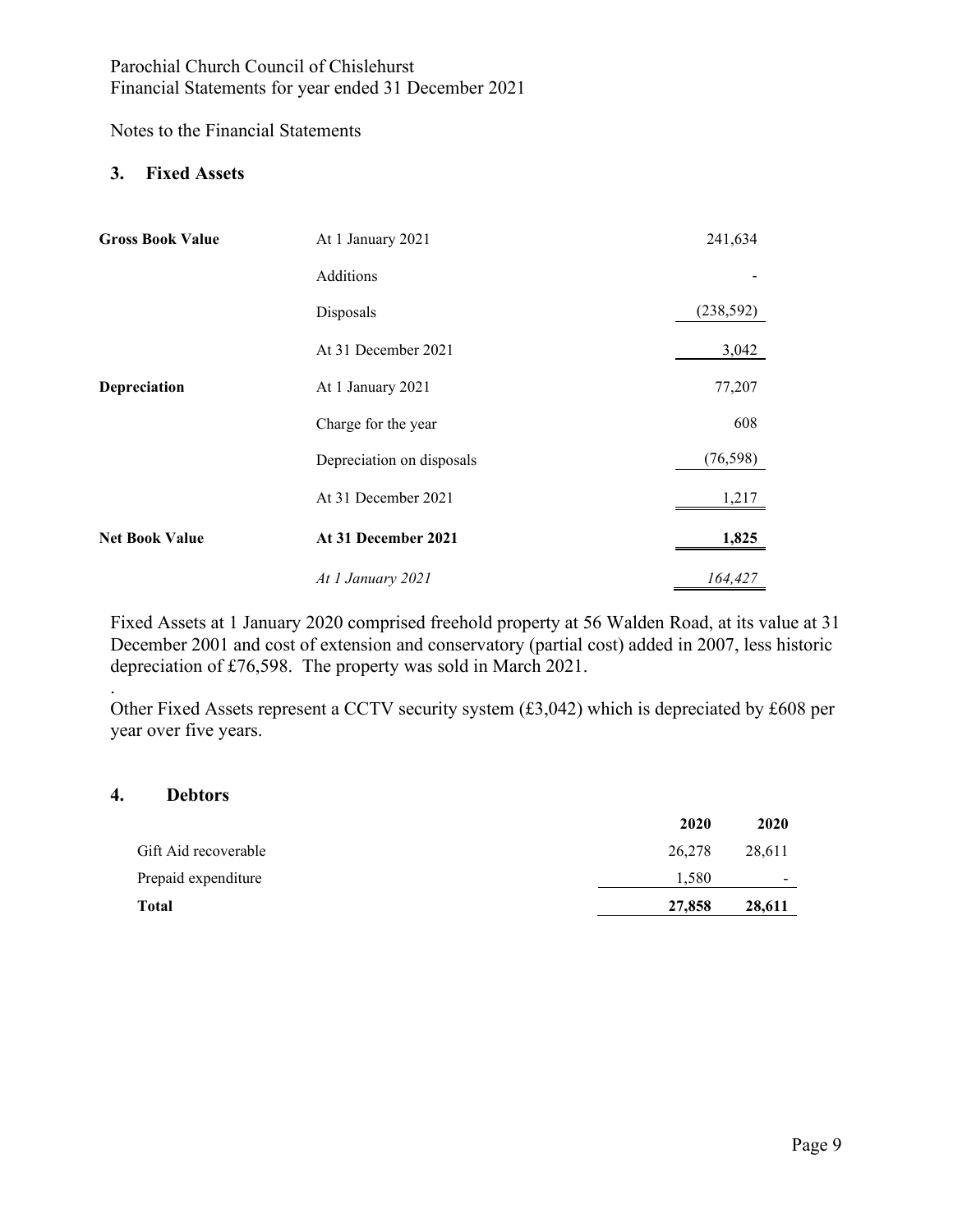Notes to the Financial Statements

#### **5. Current assets**

Current assets comprise cash held in various bank accounts. An amount of £400,000 is currently held with the CCLA in the CBF Church of England Deposit Fund. The deposit rate as at 31 December 2021 was 0.20% A.E.R.

# **6. Liabilities**

|                                     | 2021   | 2020                     |
|-------------------------------------|--------|--------------------------|
| Amounts falling due within one year |        |                          |
| <b>Accounts Payable</b>             | 23,211 | 7,182                    |
| Agency collections                  | 898    | $\overline{\phantom{0}}$ |
| <b>Total</b>                        | 24,109 | 7,182                    |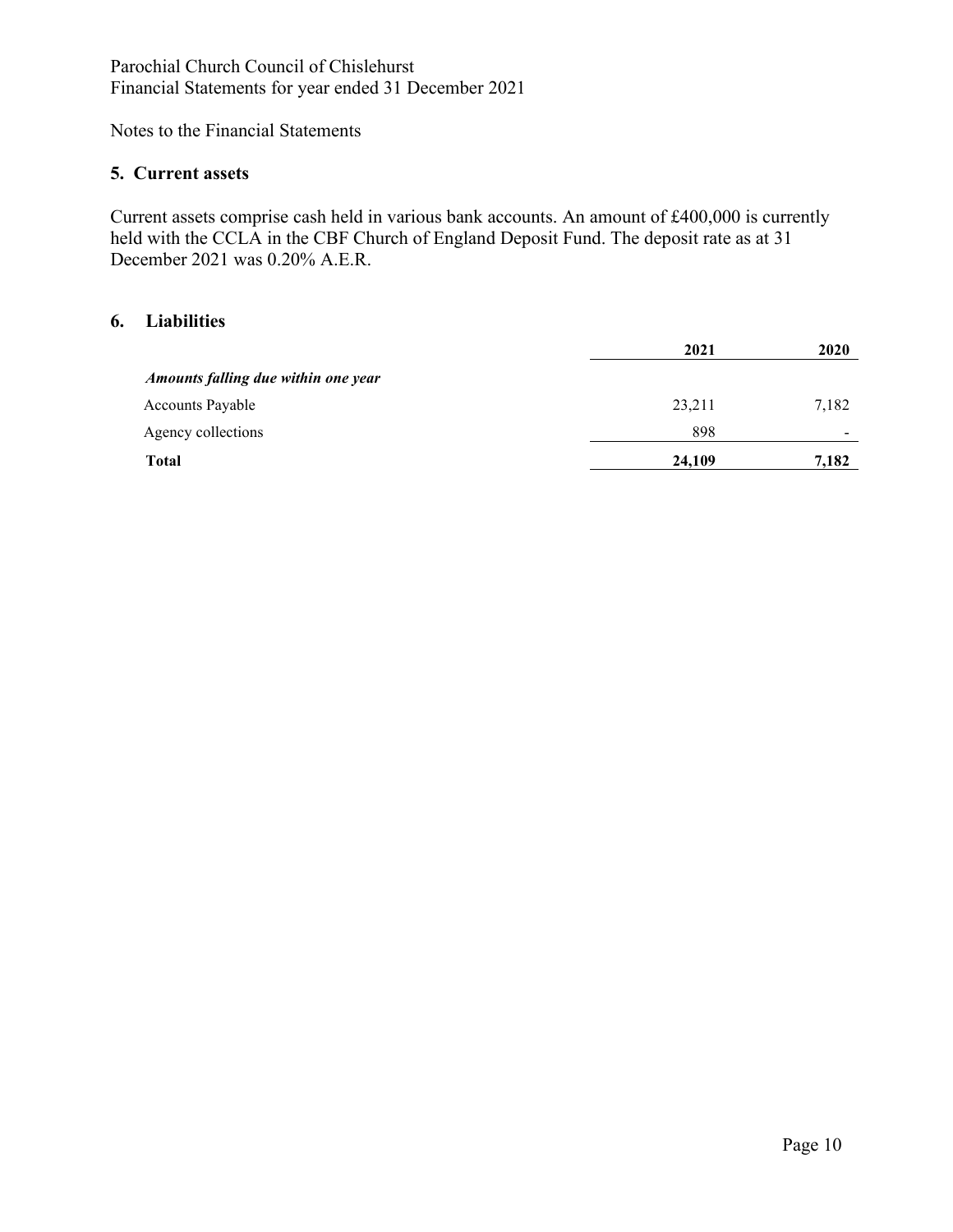Notes to the Financial Statements

**7. Fund Details -** A summary of the fund movements and balances is included in these accounts in the Statement of Financial Activities.

*Unrestricted Funds* 

General Fund - used for the general purposes of the PCC

*Designated funds* 

Church Repair Fund - these amounts are held with the Diocesan in a Church Repair Fund

Mrijo Fund – to be used for the benefit of Mrijo Parish in Kondoa Diocese, Tanzania

*Restricted Funds*

Roof Repair Fund – funds held solely for repairs to the Link roof

Children's Fund – funds held solely for furthering children's work at the church

Families' Minister Fund –held solely to contribute to the work of the Families Minister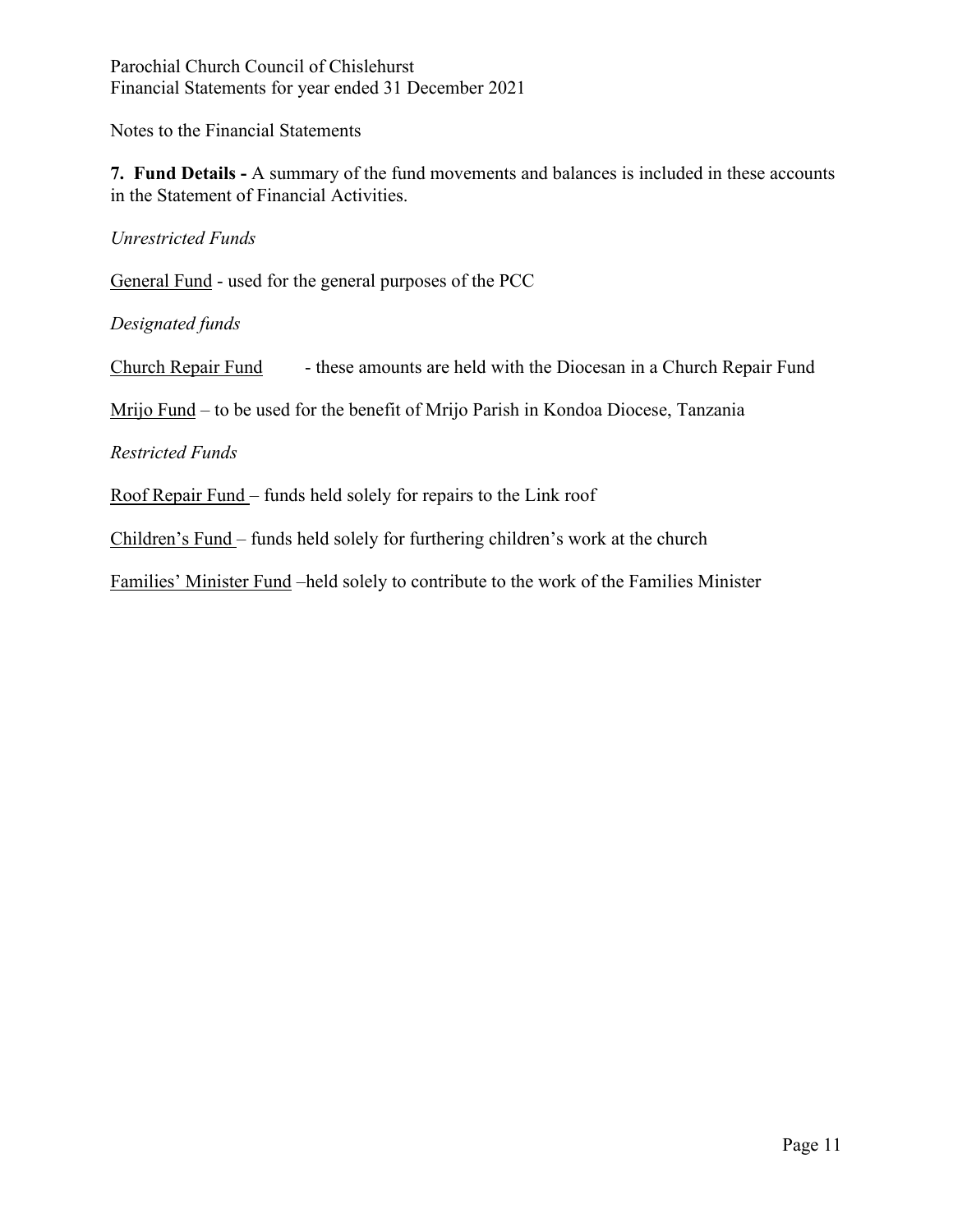Notes to the Financial Statements

| 8. Giving to mission societies, charities and others | 2021   | 2020  |
|------------------------------------------------------|--------|-------|
| <b>Bromley Evangelical</b>                           | 25     |       |
| <b>Bromley Foodbank</b>                              | 1,500  |       |
| Church Army                                          | 1,000  |       |
| <b>Church Mission Society</b>                        | 2,000  |       |
| <b>Church Pastoral Aid Society</b>                   | 2,000  |       |
| <b>Evangelical Alliance</b>                          | 240    |       |
| Footsteps International                              | 2,000  |       |
| <b>Friends of Rochester Cathedral</b>                |        |       |
| Gideons                                              | 400    |       |
| <b>Mission Aviation Fellowship</b>                   | 1,500  | 500   |
| Nsumbi Trust                                         | 1,554  | 600   |
| OMF                                                  | 300    |       |
| St Christopher's Hospice                             | 2,000  |       |
| The Bible Society                                    | 1,000  |       |
| Welcare                                              | 5,000  |       |
| Kintsugi Hope                                        | 720    | 720   |
| Hope for Rehoboth                                    | 1,700  | 300   |
| Gifts of Encouragement                               | 30     |       |
| $CAF - Afghan$ Refugees                              | 20     |       |
| MRIJO (Kondoa)                                       | 352    |       |
| Kondoa Diocese, Tanzania                             | 1,400  | 600   |
| <b>Jesus Shaped People</b>                           | 2,000  |       |
| <b>TOTAL GIVING</b>                                  | 26,741 | 2,720 |

Included in the above payments made in 2021, was £13,284 of away giving that had been approved in the 2020 financial year but was only paid out in 2021.

In addition, some collections at Christ Church are for specific beneficiaries and are passed on to them directly. The PCC acts as an agency and such funds do not form part of the resources of the PCC. In 2021 these were for Rochester Diocese, Afghan Refugees (£555) The Children's Society(£415.30) and Kondoa Diocese, Tanzania (Mrijo) (£343.18).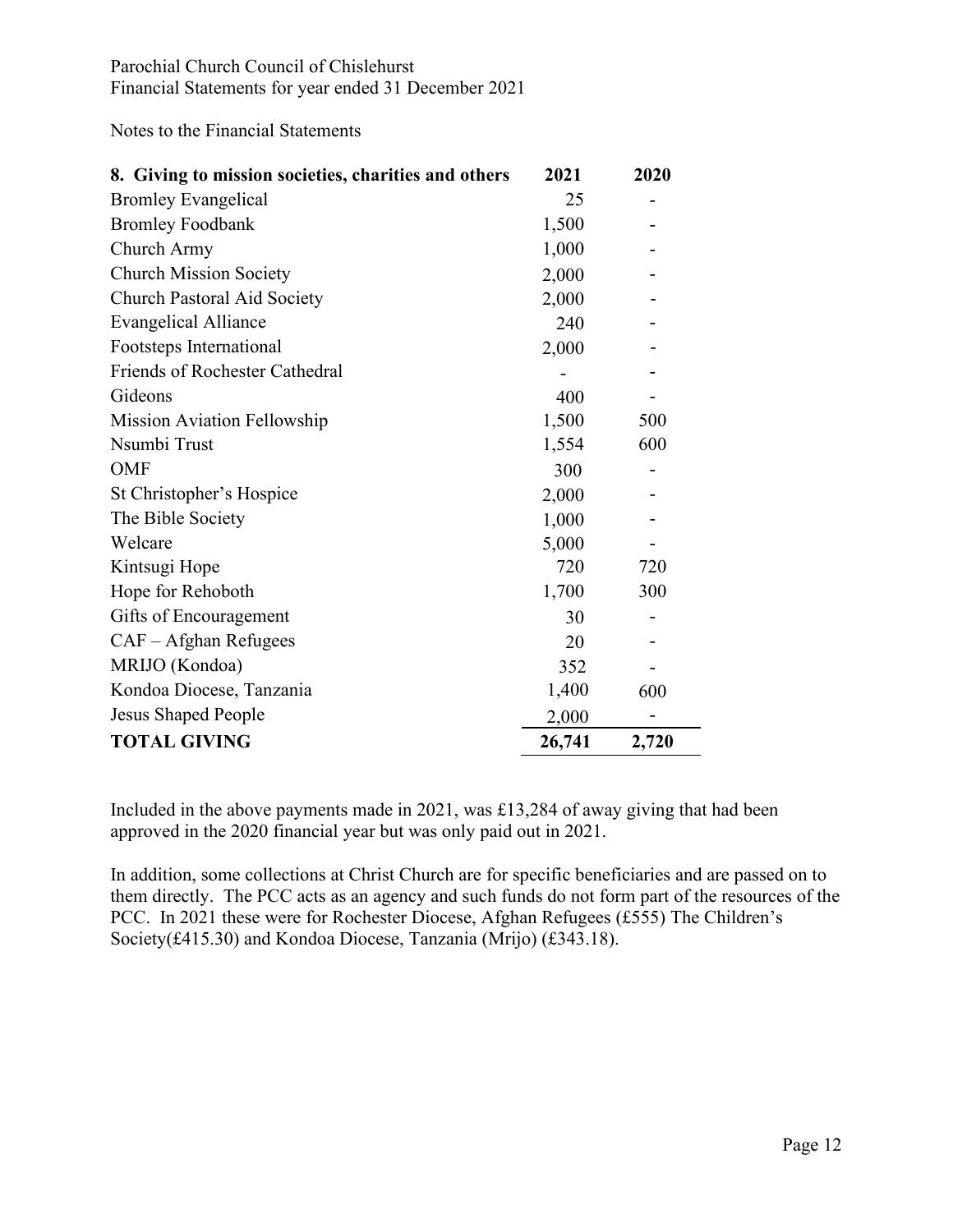Notes to the Financial Statements

### **9. Reserves Policy.**

The PCC's policy is to maintain general reserves representing several months' expenditure, to enable it to continue to meet the normal running costs of the church in the event of a temporary shortfall in giving, donations and other income. In considering the appropriate level of reserves, the PCC has considered the normal fluctuation throughout the year of both income and expenditure, the extent to which commitments could be cancelled or reduced, and the need to meet unexpected expenditure on repairs to church and other buildings.

#### **10. Covid 19**

The PCC has reviewed the effect of the Covid 19 epidemic on its activities. Whilst there has been a moderate effect on income due to reduced church collections, the epidemic has not affected the charity as a going concern.